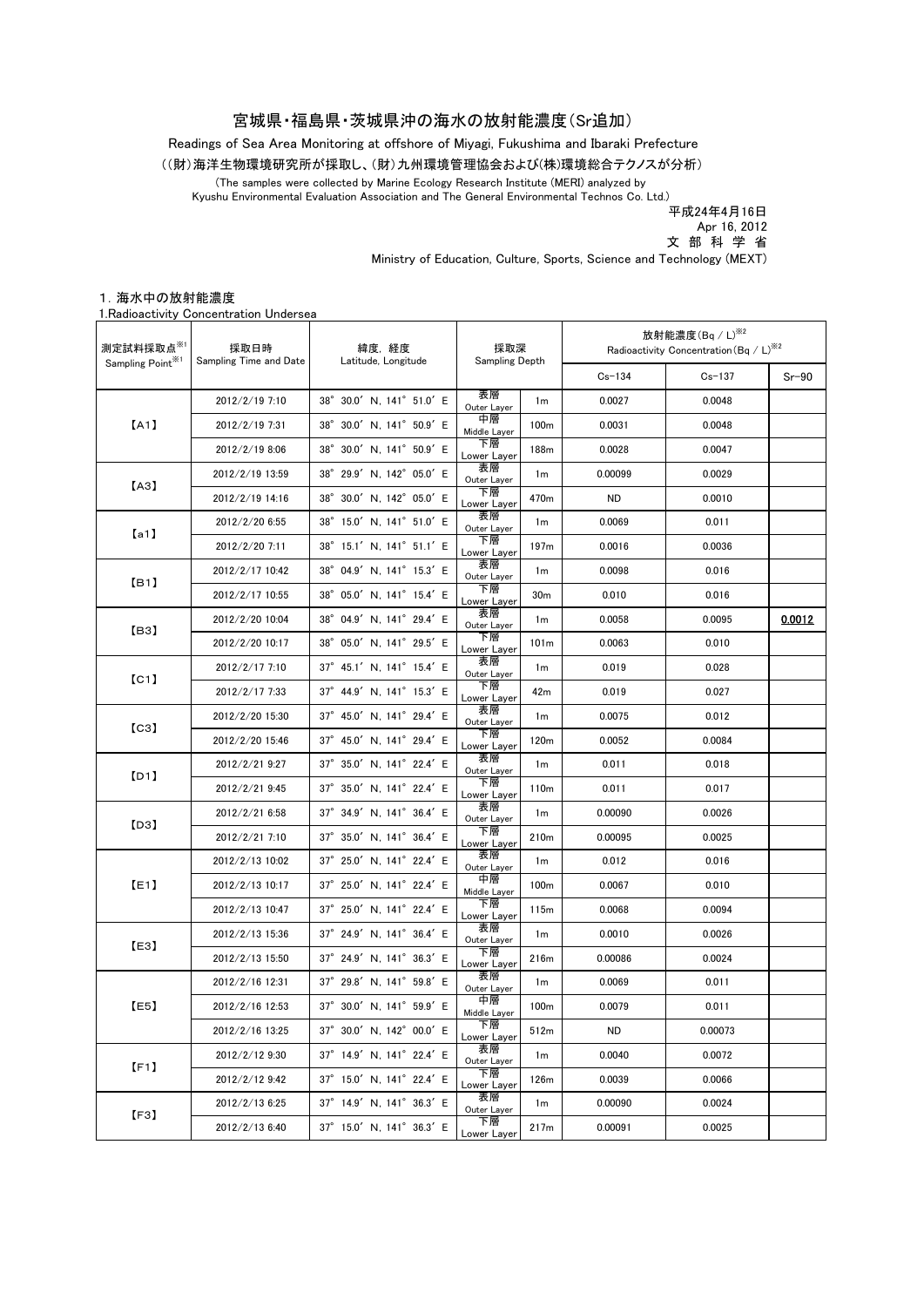| [GO] | 2012/2/11 6:56  | 37° 04.9' N, 141° 08.4' E                    | 表層<br>Outer Layer  | 1m               | 0.0052    | 0.0093  |  |
|------|-----------------|----------------------------------------------|--------------------|------------------|-----------|---------|--|
|      | 2012/2/11 7:18  | 37° 05.0' N, 141° 08.4' E                    | 下層<br>Lower Layer  | 87m              | 0.024     | 0.035   |  |
| [G1] | 2012/2/12 7:09  | 37° 04.9' N, 141° 15.3' E                    | 表層<br>Outer Layer  | 1m               | 0.0090    | 0.014   |  |
|      | 2012/2/12 7:24  | 37° 05.0' N, 141° 15.4' E                    | 下層<br>Lower Layer  | 122m             | 0.0062    | 0.010   |  |
| (G3) | 2012/2/10 14:38 | 37° 05.0' N, 141° 29.3' E                    | 表層<br>Outer Layer  | 1 <sub>m</sub>   | 0.0034    | 0.0061  |  |
|      | 2012/2/10 14:52 | 37° 05.0' N, 141° 29.4' E                    | 下層<br>Lower Layer  | 191 <sub>m</sub> | 0.0024    | 0.0045  |  |
| [G4] | 2012/2/10 10:15 | 37° 00.0' N, 141° 45.1' E                    | 表層<br>Outer Layer  | 1 <sub>m</sub>   | 0.00070   | 0.0024  |  |
|      | 2012/2/10 10:30 | 37° 00.0' N, 141° 45.0' E                    | 下層<br>Lower Layer  | 643m             | ND.       | 0.00059 |  |
| [H1] | 2012/2/9 14:47  | $36^{\circ}$ 54.9' N, 141 $^{\circ}$ 08.2' E | 表層<br>Outer Layer  | 1m               | 0.0032    | 0.0053  |  |
|      | 2012/2/9 15:02  | 36° 55.0' N, 141° 08.3' E                    | 下層<br>Lower Layer  | 114m             | 0.0041    | 0.0072  |  |
| [H3] | 2012/2/10 7:00  | 36° 54.9' N, 141° 22.3' E                    | 表層<br>Outer Layer  | 1m               | 0.0053    | 0.0091  |  |
|      | 2012/2/10 7:20  | 36° 55.0' N, 141° 22.4' E                    | 下層<br>Lower Layer  | 217m             | 0.0019    | 0.0040  |  |
| [10] | 2012/2/9 7:12   | 36° 45.0' N, 140° 53.1' E                    | 表層<br>Outer Layer  | 1m               | 0.0015    | 0.0036  |  |
|      | 2012/2/9 7:34   | 36° 45.0' N, 140° 53.0' E                    | 下層<br>Lower Layer  | 62m              | 0.035     | 0.049   |  |
| [11] | 2012/2/9 9:13   | 36° 45.0' N, 140° 57.0' E                    | 表層<br>Outer Layer  | 1 <sub>m</sub>   | 0.00078   | 0.0026  |  |
|      | 2012/2/9 9:29   | 36° 45.0' N, 140° 56.9' E                    | 下層<br>Lower Layer  | 80 <sub>m</sub>  | 0.027     | 0.039   |  |
|      | 2012/2/9 12:04  | 36° 45.0' N, 141° 11.0' E                    | 表層<br>Outer Layer  | 1 <sub>m</sub>   | 0.00077   | 0.0025  |  |
| [13] | 2012/2/9 12:17  | 36° 45.0' N, 141° 11.0' E                    | 中層<br>Middle Layer | 100 <sub>m</sub> | 0.0073    | 0.011   |  |
|      | 2012/2/9 12:38  | 36° 45.0' N, 141° 11.0' E                    | 下層<br>Lower Layer  | 166m             | 0.032     | 0.044   |  |
| [J1] | 2012/2/6 12:52  | 36° 25.0' N, 140° 43.0' E                    | 表層<br>Outer Layer  | 1 <sub>m</sub>   | 0.0075    | 0.011   |  |
|      | 2012/2/6 13:10  | 36° 25.0' N, 140° 43.0' E                    | 下層<br>Lower Layer  | 38m              | 0.0084    | 0.013   |  |
| [J2] | 2012/2/6 7:06   | 36° 25.0' N, 140° 57.0' E                    | 表層<br>Outer Layer  | 1 <sub>m</sub>   | ND.       | 0.0016  |  |
|      | 2012/2/6 7:40   | 36° 25.0' N, 140° 57.0' E                    | 下層<br>Lower Layer  | 265m             | 0.0055    | 0.0081  |  |
| [J3] | 2012/2/5 11:50  | 36° 25.0' N, 141° 04.0' E                    | 表層<br>Outer Layer  | 1m               | 0.0014    | 0.0029  |  |
|      | 2012/2/5 12:04  | 36° 25.0' N, 141° 04.1' E                    | 下層<br>Lower Layer  | 555m             | <b>ND</b> | 0.00093 |  |
| K1   | 2012/2/5 6:58   | 36° 04.1' N, 140° 43.0' E                    | 表層<br>Outer Layer  | 1m               | 0.0046    | 0.0082  |  |
|      | 2012/2/5 7:37   | 36° 04.1' N, 140° 43.0' E                    | 下層<br>Lower Layer  | 22m              | 0.0049    | 0.0080  |  |
| 【K2】 | 2012/2/4 14:38  | 36° 03.9' N, 140° 56.9' E                    | 表層<br>Outer Layer  | 1m               | 0.00045   | 0.0022  |  |
|      | 2012/2/4 14:59  | 36° 04.0' N, 140° 57.0' E                    | 中層<br>Middle Layer | 100m             | 0.000093  | 0.0016  |  |
|      | 2012/2/4 15:31  | 36° 03.9' N, 140° 57.0' E                    | 下層<br>Lower Layer  | 190 <sub>m</sub> | 0.0047    | 0.0082  |  |
| [L1] | 2012/2/4 7:09   | 35° 45.0' N, 140° 57.0' E                    | 表層<br>Outer Layer  | 1 <sub>m</sub>   | 0.00087   | 0.0025  |  |
|      | 2012/2/4 7:40   | 35° 45.0' N, 140° 56.9' E                    | 下層<br>Lower Layer  | 36m              | 0.00073   | 0.0025  |  |
| [L3] | 2012/2/4 10:12  | 35° 45.1' N, 141° 11.0' E                    | 表層<br>Outer Layer  | 1 <sub>m</sub>   | ND.       | 0.0013  |  |
|      | 2012/2/4 10:36  | 35° 45.0' N, 141° 11.0' E                    | 下層<br>Lower Layer  | 164m             | 0.0065    | 0.010   |  |

※ 文部科学省として、(財)海洋生物環境研究所が採水し、(株)環境総合テクノスおよび(財)九州環境管理協会がCsを分析、(株)環境総合テクノスがSrを分析

※ The samples of seawater collected by Marine Ecology Research Institute (MERI) were analyzed by the General Environmental Technos Co. Ltd., Kyushu Environmental Evaluation Association for Cs, and by the General Environmental Technos Co. Ltd. for Sr, on the request of Ministry of Education, Culture, Sports, Science and Technology (MEXT).

※1 【 】内の番号は、図の測点番号に対応。

※1 The character enclosed in parentheses (Ex. 【A1】) indicates Sampling point in figure.

※2 NDの記載は、海水の放射能濃度の検出値がそれぞれ以下の検出下限値を下回る場合。ただし、検出下限値は検出器や試料性状により異なる ため、この値以下でも検出される場合もある。<br>(【A3】 Cs-134 0.00047 Bq/L、【E5】 Cs-134 0.00044 Bq/L、【G4】 Cs-134 0.000040 Bq/L、【J2】 Cs-134 0.00048 Bq/L、<br>【J3】 Cs-134 0.00042 Bq/L、【L3】 Cs-134 0.00046 Bq/L)

※2 ND indicates the case that the detected radioactivity concentration in sea water was lower than the detection limits as follows. Please note that these nuclides are sometimes detected even when they are below the threshold, contingent on the detector or samples. (【A3】 0.00047 Bq/L for Cs-134, 【E5】 0.00044 Bq/L for Cs-134, 【G4】 Cs-134 0.000040 Bq/L, 【J2】 0.00048 Bq/L for Cs-134, 【J3】 0.00042 Bq/L for Cs-134 and 【L3】 0.00046 Bq/L for Cs-134)

(参考) 平成20~22年の宮城海域の表層の環境放射能調査の結果は、Sr-90:0.00092~0.0014Bq/L

(Reference) The result of the environmental radioactivity measurement in the outer layer of the seawater in the sea area of Miyagi in 2008-2010 ; Sr-90:0.00092~0.0014Bq/L.